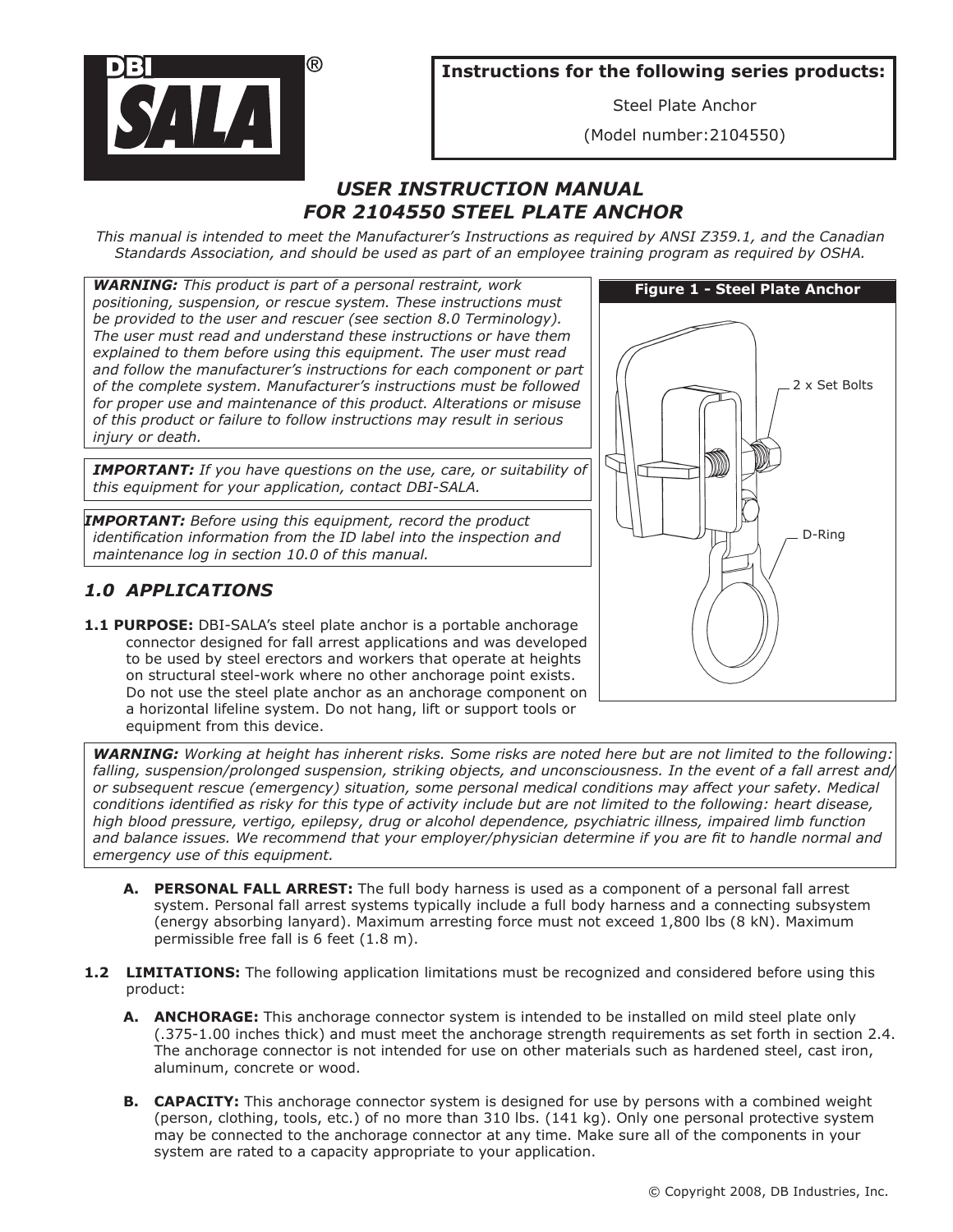- **C. FREE FALL:** Personal fall arrest systems must be rigged in such a way as to limit the free fall to a maximum of 6 feet (1.8 m) (Ref. ANSI Z359.1). See associated connecting subsystem manufacturer's instructions for further information.
- **D.** FALL CLEARANCE: Make certain that enough clearance exists in your fall path to prevent striking an object. The amount of clearance needed is dependent upon the type of connecting subsystem used (ie. shock absorbing lanyard or self retracting lifeline), and the anchorage location. Refer to manufacturer's instructions of the connecting subsystem or component for more information on fall clearance.
- **E. PHYSICAL AND ENVIRONMENTAL HAZARDS:** Use of this equipment in areas with physical or environmental hazards may require additional precautions to reduce the possibility of injury to the user or damage to the equipment. Hazards may include, but are not limited to: severe cold, gases, moving machinery, and sharp edges. Contact DBI‑SALA if you have any questions about using this equipment where physical or environmental hazards exists.
- **F. CORROSION:** Do not leave this equipment for long periods in environments where corrosion of metal parts could take place as a result of vapors rising into the atmosphere from organic materials. Caution should be exercised when working around sewage or fertilizer because of their high concentration of ammonia which is very corrosive. Use near sea water or other corrosive environments may require more frequent inspections or servicing to assure corrosion damage is not affecting the performance of the product.
- **G. CHEMICAL HAZARDS:** Solutions containing acids, alkali, or other caustic chemicals, especially at elevated temperatures may cause damage to this equipment. When working with such chemicals, frequent inspection of this equipment must be performed. Consult DBI‑SALA if doubt exists concerning using this equipment around chemical hazards.
- **H. HEAT:** This equipment is not designed for use in high temperature environments. Protection should be provided for this equipment when used near welding, metal cutting, or similar activities. Consult DBI-SALA for details on high temperature environments.
- **I. ELECTRICAL HAZARDS:** Due to the possibility of electric current flowing through this equipment, or connecting components (hooks), use extreme caution when working near high voltage power lines.
- **J. ARRESTING FORCE:** Personal fall arrest subsystem components used in combination with this product must maintain fall arrest forces below 1800 lbs. (8 kN). Only use a shock absorbing lanyard or self retracting lifeline with this product.
- **K. TRAINING:** This equipment is intended to be used by persons who have been properly trained in its correct application and use.
- **1.3** Refer to national Standards including ANSI Z359 (.0, .1, .2, .3, and .4) family of standards on fall protection, ANSI A10.32, and applicable local, state and federal (OSHA) requirements governing occupational safety for more information about work positioning systems.

## *2.0 SYSTEM REQUIREMENTS*

- 2.1 **COMPATIBILITY OF COMPONENTS:** DBI-SALA equipment is designed for use with DBI-SALA approved components and subsystems only. Substitutions or replacements made with non-approved components or subsystems may jeopardize compatibility of equipment and may effect the safety and reliability of the complete system. Contact DBI‑SALA if you have any questions about compatibility of equipment.
- **2.2 COMPATIBILITY OF CONNECTORS:** Connectors are considered to be compatible with connecting elements when they have been designed to work together in such a way that their sizes and shapes do not cause their gate mechanisms to inadvertently open regardless of how they become oriented. Contact DBI‑SALA if you have any questions about compatibility.

Connectors (hooks, carabiners, and D-rings) must be capable of supporting at least 5,000 lbs. (22.2 kN). Connectors must be compatible with the anchorage or other system components. Do not use equipment that is not compatible. Non-compatible connectors may unintentionally disengage. See Figure 2. Connectors must be compatible in size, shape, and strength. Self locking snap hooks and carabiners are required by ANSI Z359.1 and OSHA.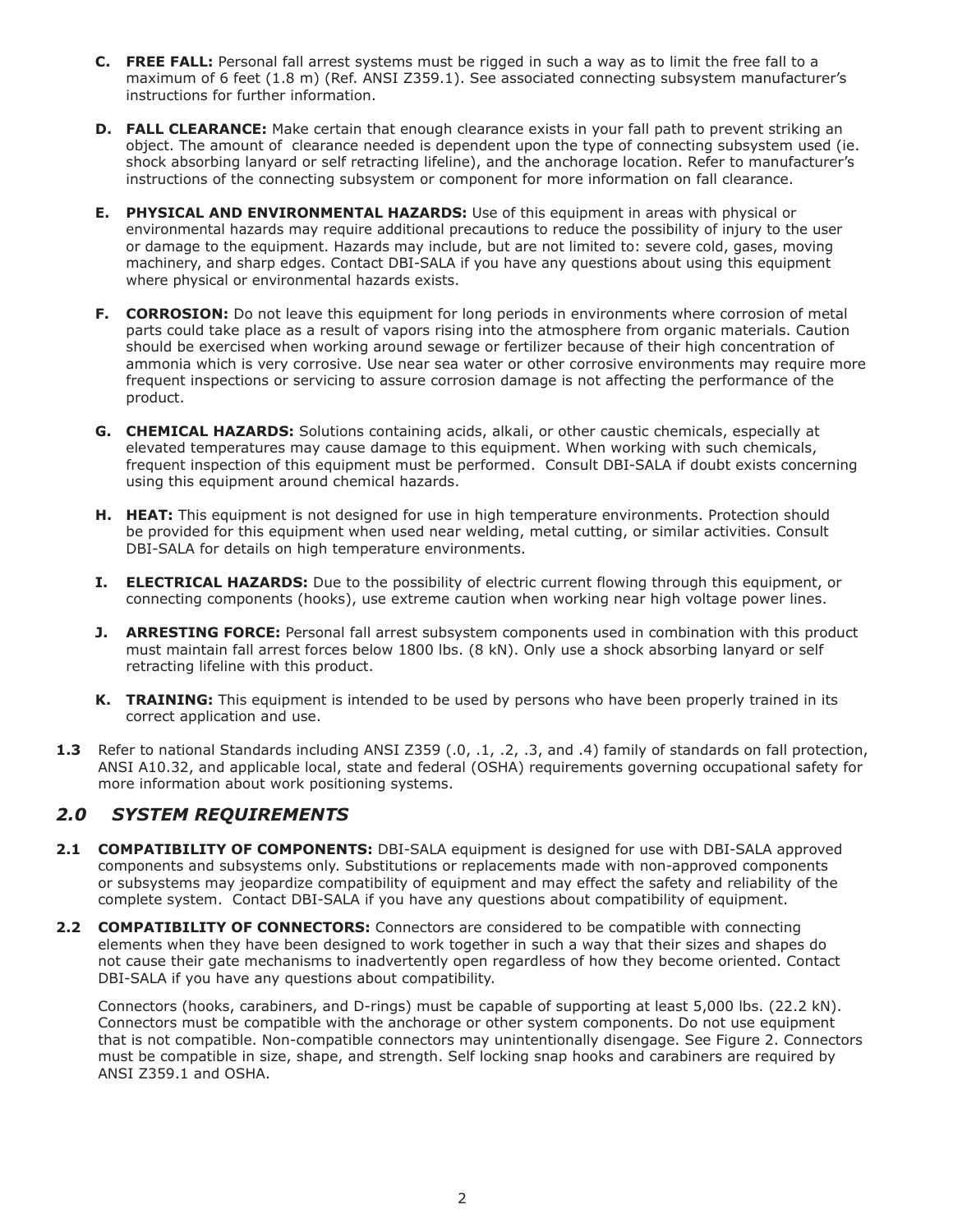#### **Figure 2 - Unintentional Disengagement (Roll-out)**

If the connecting element that a snap hook (shown) or carabiner attaches to is undersized or irregular in shape, a situation could occur where the connecting element applies a force to the gate of the snap hook or carabiner. This force may cause the gate (of either a self-locking or a non-locking snap hook) to open, allowing the snap hook or carabiner to disengage from the connecting point.



**2.3 MAKING CONNECTIONS:** Only use self-locking snap hooks and carabiners with this equipment. Only use connectors that are suitable to each application. Ensure all connections are compatible in size, shape and strength. Do not use equipment that is not compatible. Ensure all connectors are fully closed and locked.

DBI‑SALA connectors (snap hooks and carabiners) are designed to be used only as specified in each product's user's instructions. See Figure 3 for inappropriate connections. DBI‑SALA snap hooks and carabiners should not be connected:

- **A.** To a D-ring to which another connector is attached.
- **B.** In a manner that would result in a load on the gate.

*NOTE: Large throat opening snap hooks should not be connected to standard size D-rings or similar objects which will result in a load on the gate if the hook or D-ring twists or rotates. Large throat snap hooks are designed for use on fixed structural elements such as rebar or cross members that are not shaped in a way that can capture the gate of the hook.*

- **C.** In a false engagement, where features that protrude from the snap hook or carabiner catch on the anchor and without visual confirmation seems to be fully engaged to the anchor point.
- **D.** To each other.
- **E.** Directly to webbing or rope lanyard or tie-back (unless the manufacturer's instructions for both the lanyard and connector specifically allow such a connection).
- **F.** To any object which is shaped or dimensioned such that the snap hook or carabiner will not close and lock, or that roll-out could occur.

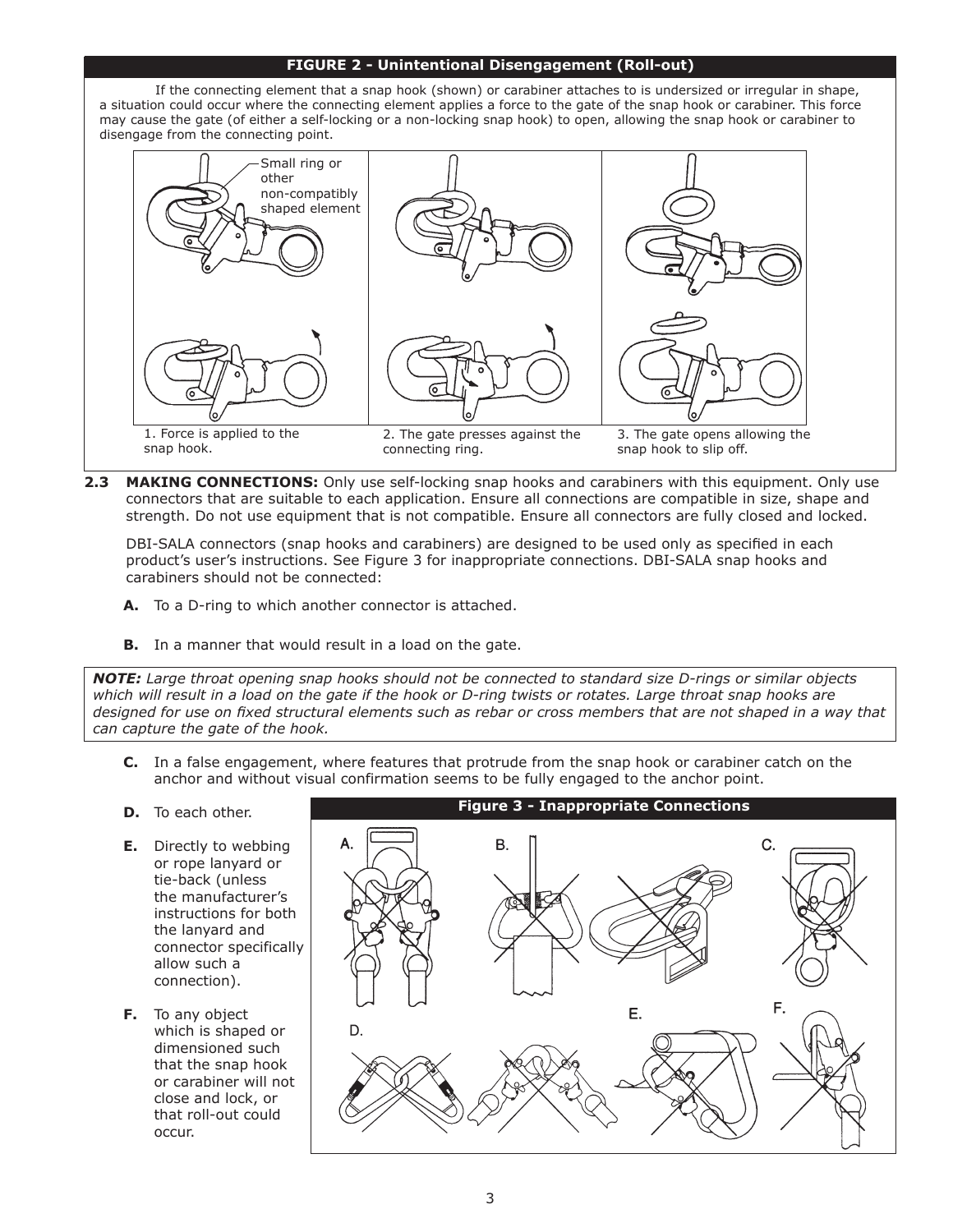- **2.4 ANCHORAGE STRENGTH:** The anchorage strength required is dependent on the application type. The following are the requirements of ANSI 359.1 for these application types:
	- **A. Fall Arrest:** Anchorages selected for fall arrest systems shall have a strength capable of sustaining static loads applied in the directions permitted by the system of at least:
		- **1.** 5,000 lbs. (22.2 kN) for non-certified anchorages, or

**2.** Two times the maximum arresting force for certified anchorages. When more than one fall arrest system is attached to an anchorage, the strengths set forth in (1) and (2) above shall be multiplied by the number of systems attached to the anchorage.

# *3.0 OPERATION AND USAGE*

*WARNING: Do not alter or intentionally misuse this equipment. Consult DBI‑SALA when using this equipment in combination with other components or subsystems other than those described in this manual. Some subsystem and component combinations may interfere with the proper operation of this equipment. Use caution when using this equipment around moving machinery and electrical hazards. Use caution when using this equipment around sharp edges and chemical hazards.*

*WARNING: Consult your doctor if there is any reason to doubt your fitness to safely absorb the shock from a fall arrest. Age and fitness seriously affect a workers ability to withstand falls. Pregnant women or minors must not use DBI‑SALA steel plate anchors.*

- **3.1 BEFORE EACH USE** of this equipment, carefully inspect it to assure that it is in serviceable condition. Check for worn or damaged parts; ensure all hardware is present and secure and is not distorted, or have any sharp edges, burrs, cracks, or corrosion. Refer to section 5.0 for further inspection details. Do not use this equipment if inspection reveals an unsafe condition.
- **3.2 PLAN** your fall arrest system before starting work. Take into consideration factors that affect your safety at any time during use. The following list gives some important points to consider when planning your system:
	- **A. ANCHORAGE:** Select an anchorage point that is rigid and capable of supporting the required loads. See section 2.4.
	- **B. FREE FALL:** Personal fall arrest systems must be rigged to limit any free fall to a maximum of 6 feet (1.8 m) (Federal Law and ANSI Z359.1). Avoid working above your anchorage level since an increased free fall distance will result. Consult DBI‑SALA for maximum free fall distances for applications other than fall arrest.
	- **C. SYSTEM PERFORMANCE:** The steel plate anchor must be used in combination with either a shock absorbing lanyard or a self retracting lifeline that will limit the maximum fall arrest forces to 1800 lbs. (8 kN).
	- **D. FALL CLEARANCE:** Should a fall occur, there must be sufficient clearance in the fall area to arrest the fall before striking the ground or other object. The actual clearance required is dependent upon the type of fall arrester connecting subsystem used (shock absorbing lanyard or self retracting lifeline). Energy Absorbing Lanyards can extend the fall arrest distance by up to 42 inches. (1 m)
	- **E. SWING FALLS:** Swing falls occur when the anchorage point is not directly above the point where a fall occurs. See Figure 4. The force of striking an object while swinging can be great and may cause serious injury. Swing falls can be minimized by working as directly below the anchorage as possible. Do not work at more than a 30 degree angle from vertical below the steel plate anchor, working beyond this range could create a swing fall situation. See Figure 5.
	- **F. SHARP EDGES:** Avoid working where the connecting subsystem (ie. shock absorbing lanyard, self retracting lifeline, full body



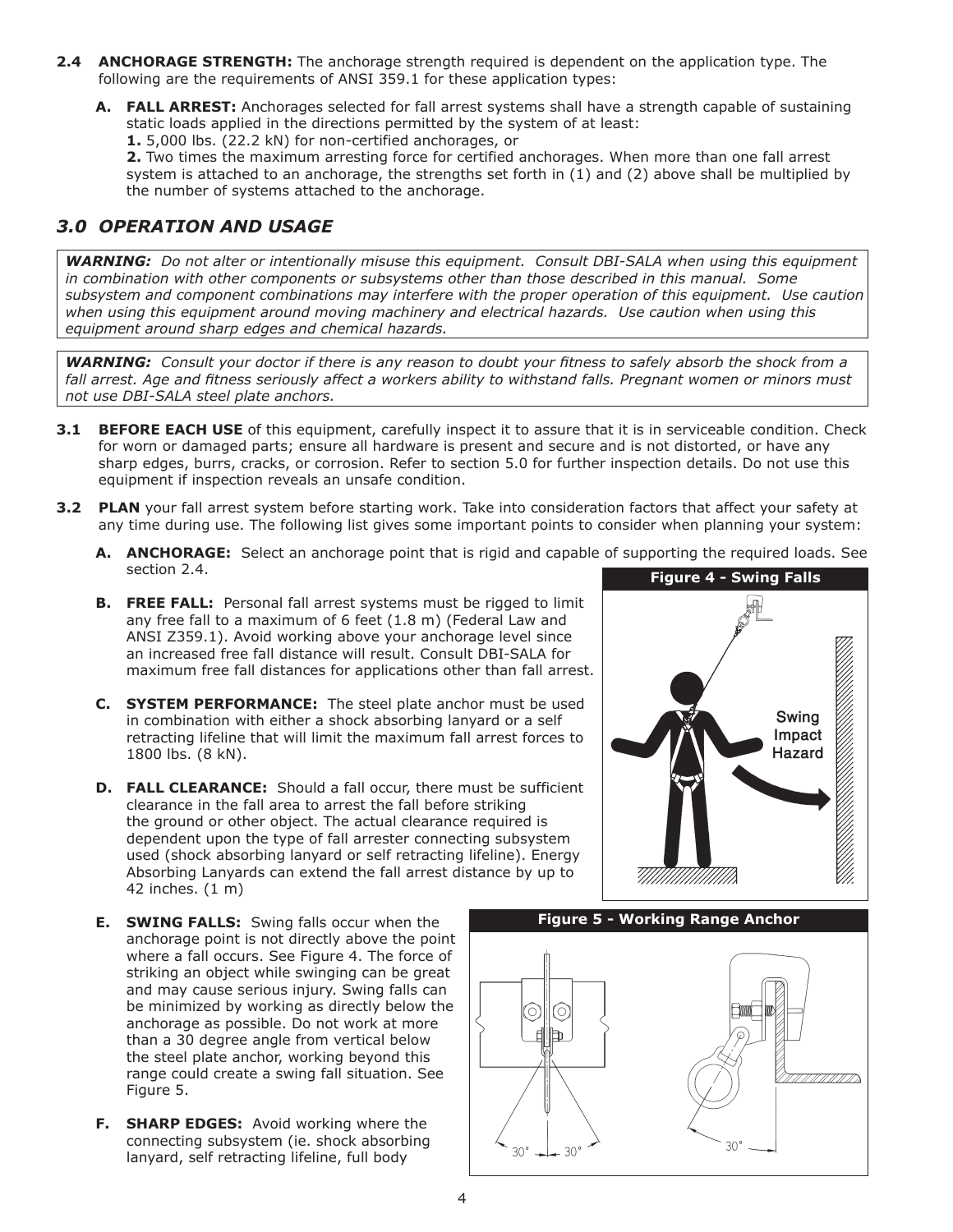harness, etc.) or other system components will be in contact with, or abrade against, unprotected sharp edges. If working with this equipment near sharp edges is unavoidable, protection against cutting must be provided by using a heavy pad or other means over the exposed sharp edge.

- **G. RESCUE:** When using this equipment, the employer must have a rescue plan and the means at hand to implement it and communicate that plan to users, authorized persons, and rescuers.
- **H. AFTER A FALL:** Any equipment which has been subjected to the forces of arresting a fall or exhibits damage consistent with the effect of fall arrest forces as described in section 5.0, must be removed from service immediately and destroyed by the user, the rescuer, or an authorized person.
- **I. ABUSE:** Avoid dropping the steel plate anchor from a height or allowing it to strike against a structure which could damage it.
- **J. FOREIGN ELEMENTS:** Avoid contaminating the equipment with paints, cement or other materials which could adversely effect the performance of the product.

#### **3.3 INSTALLATION REQUIREMENTS:**

- **A. SUPERVISION:** It is recommended that this equipment is installed under the supervision of a qualified person as defined by OSHA 1910.66 Appendix C.
- **B.** ANCHORAGE CONNECTOR LOCATION: Select an anchorage with suitable anchorage strength requirements (see section 2.4) which will provide the best overall safety to the user. The following are some considerations that must be made when choosing an anchorage location: the thickness of the steel work onto which the steel plate anchor is to be installed must be between .38—1.00 inch (9.5—25.4 mm), the location must be safely accessible when connecting to or disconnecting from the anchor, swing falls should not be permitted if injury could occur should the user fall, the location must be free of other equipment or moving parts, there must be adequate total fall clearance, and a rescue plan. The anchorage must allow the steel plate anchor to hang in a vertical orientation. Do not install the steel plate anchor on an incline, at an angle, or upside-down. See Figure 6.



**C. INSTALLATION:** (See Figure 1 for referenced parts). Screw the set screws out so that the points do not protrude into the anchor slot. Place the anchor over an appropriate steel plate anchorage. Make sure the top wall of the anchor slot is full seated on the steel plate anchorage. Tighten each set screw until it makes contact with the anchorage. Continue to tighten the set screws in an alternating fashion until a torque of 20 ft.-lbs (2.7 kg m) is measured at both screws. Exceeding the torque requirements could damage the steel plate anchor.

*WARNING: Read and follow manufacturer's instructions for associated equipment (ie. full body harness, shock absorbing lanyard, self retracting lifeline, etc.) used in your personal fall arrest system.*

**3.4 MAKING CONNECTIONS:** When using a hook to connect to an anchorage connector, be certain accidental disengagement (roll-out) cannot occur. Self locking snap hooks or self locking and self and closing gate carabiners must be used to reduce the possibility of roll-out when making connections. Do not use hooks or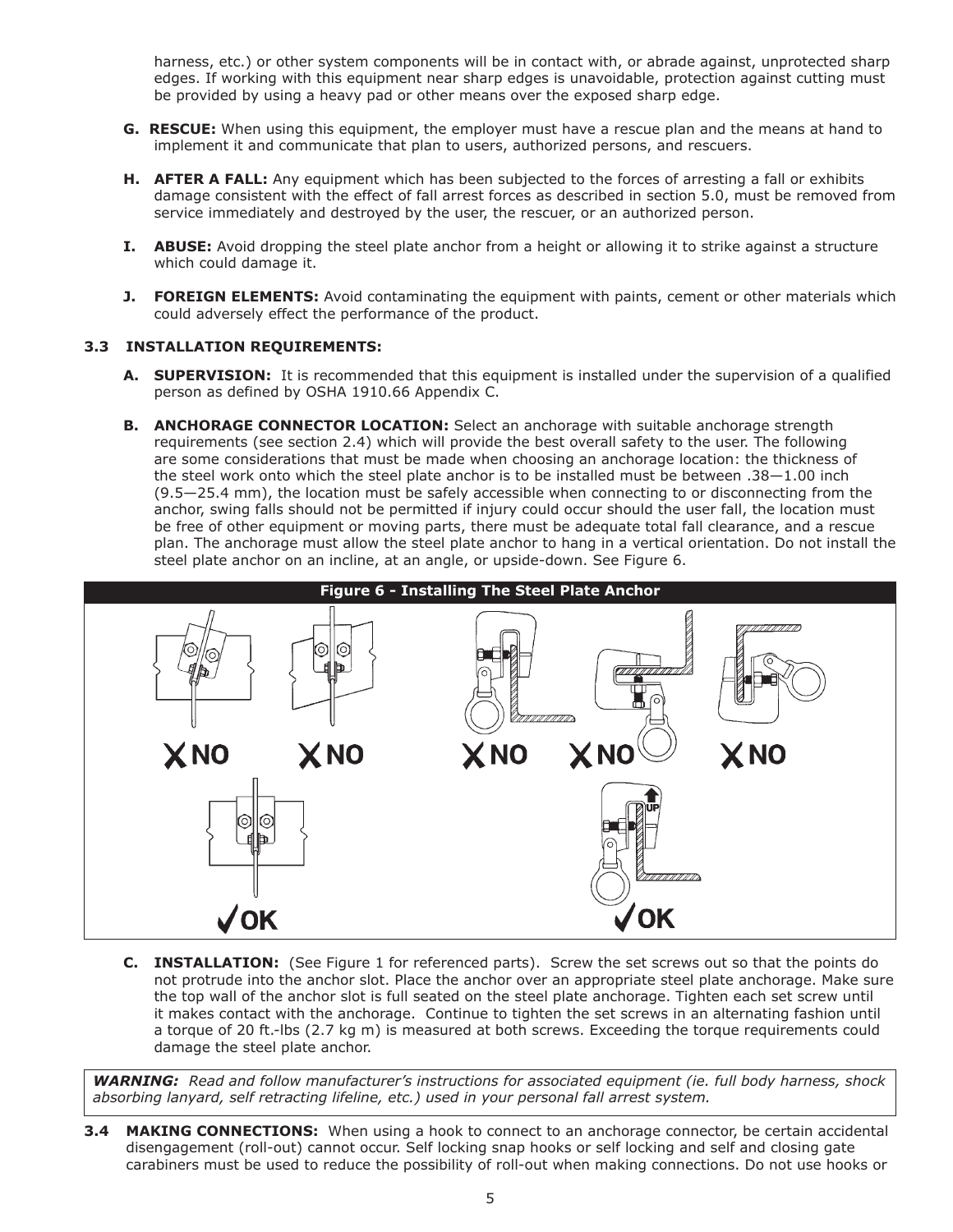connectors that will not completely close over the attachment object. Do not use non-locking snap hooks. Always follow the manufacturer's instructions supplied with each system component.

**3.5 CONNECTING TO THE STEEL PLATE ANCHOR:** The steel plate anchor is an anchorage connector point for a shock absorbing lanyard or a self retracting lifeline, contact DBI‑SALA for further information other possible connecting subsystems. Make sure the connector (ie. self locking snap hook of lanyard) is fully engaged and locked onto the back D-ring (dorsal) of the body support. Make sure connections are compatible (size, shape, strength, etc.).

If connecting an independent shock absorbing lanyard to the steel plate anchor, follow the above instructions to connect one end of lanyard (shock absorber pack end) to body support and connect the other end to the steel plate anchor making sure the self locking snap hook is fully engaged and locked onto the D-ring.

If using a self retracting lifeline, it must be connected to the D-ring with a self locking and self closing carabiner (attach the carabiner to the anchorage location on SRL), the self retracting lifeline must hang vertically. Then connect the lifeline end of the SRL to the body support (harness). Make sure the connector (ie. self locking snap hook, carabiner) is fully engaged and locked onto the anchorage connector, SRL and body support. Make sure connections are compatible (size, shape, strength, etc.).

 *WARNING: When attaching a self retracting lifeline to a steel plate anchor, make certain the SRL hangs vertically and freely (not at an angle)*.

## *4.0 TRAINING:*

**4.1** It is the responsibility of the user and the purchaser of this equipment to assure they are familiar with these instructions, trained in the correct care and use of, and are aware of the operating characteristics, application limits and the consequences of improper use of this equipment.

*IMPORTANT: Training must be conducted without exposing the trainee to a fall hazard. Training should be repeated on a periodic basis.*

#### *5.0 INSPECTION*

#### **5.1 FREQUENCY**

- **•** Before each use, visually inspect per steps listed in section 5.2 and 5.3.
- **•** This equipment must be inspected by a competent person other than the user at least annually. See section 5.2 and 5.3 for guidelines. Record the results of each formal inspection in the inspection log in section 10.0.

 *IMPORTANT: Extreme working conditions (harsh environments, prolong use, etc.) may require increasing the frequency of inspections.*

*IMPORTANT: If this equipment has been subjected to forces resulting from the arrest of a fall, it must be immediately removed from service and destroyed or returned to DBI‑SALA for possible repair. See section 5.2.*

#### **5.2 INSPECTION STEPS**

- Step 1. Inspect the steel plate anchor for physical damage. Look carefully for any signs of cracks, dents or deformities in the metal.
- Step 2. Inspect the steel plate anchor for signs of excessive corrosion.
- Step 3. Ensure that the working parts are free from excessive dirt, oil, or other build-up.
- Step 4. Inspect the D-ring and connecting bracket and bolt. The D-ring must be free of cracks, dents or deformities in the metal. The bracket and bolt holding the D-ring must be undamaged and the nut fastened tight.
- Step 5. Inspect the points of the set screws. The points must not be broken and must be sharp enough to bite into a mild steel plate.
- Step 6. Inspect labels, all labels should be present and fully legible. See section 9.0. Labels must be replaced if illegible or missing.
- Step 7. Inspect each system component or subsystem per associated manufacturer's instructions.
- Step 8. Record the inspection date and results in the inspection log. See section 10.0.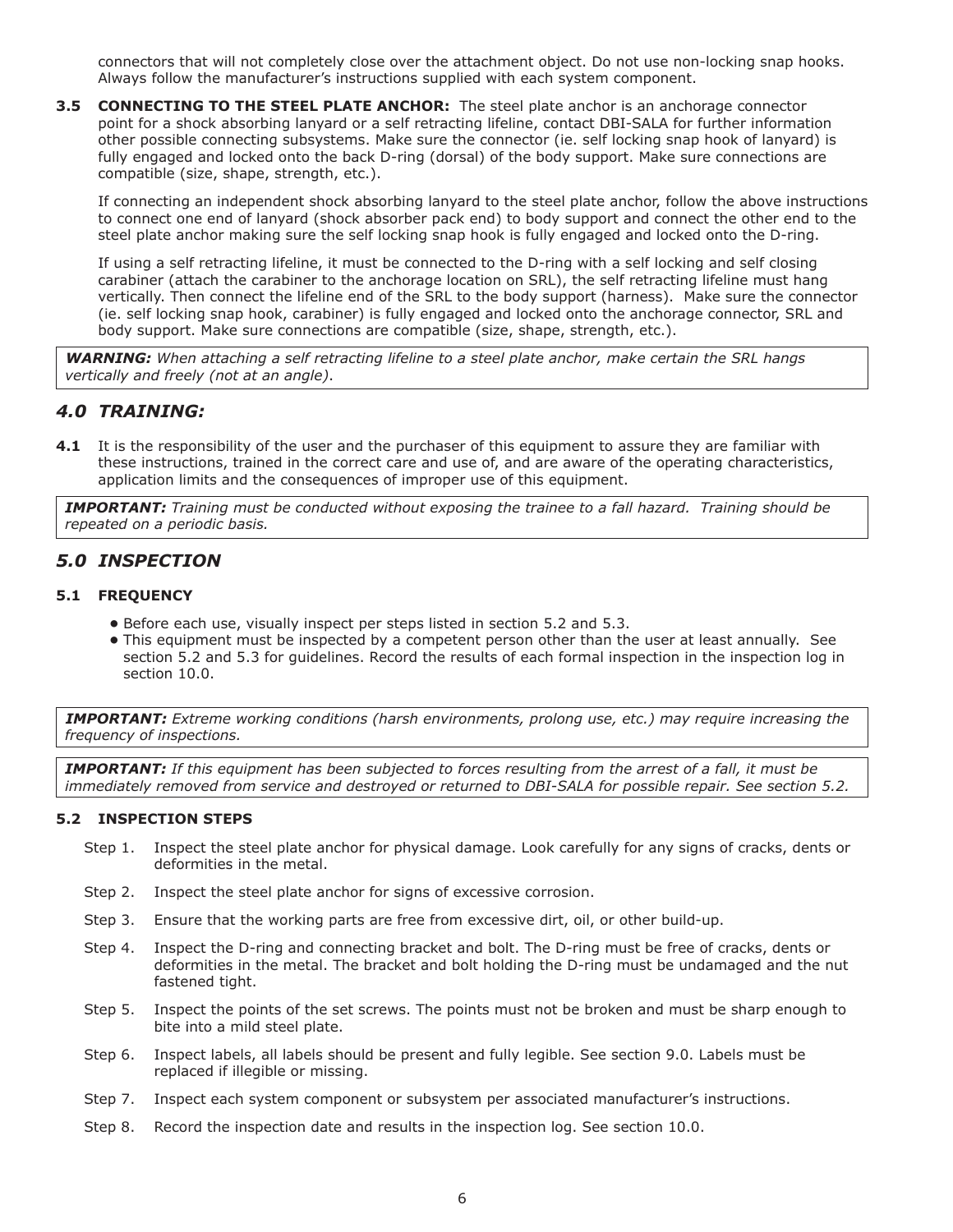**5.3** If inspection reveals a defective condition, remove the unit from service immediately and destroy or contact a factory authorized service center for repair.

*NOTE: Only DBI‑SALA or parties authorized in writing may make repairs to this equipment.*

## *6.0 MAINTENANCE - SERVICING - STORAGE*

- **6.1** Clean the anchorage connector (steel plate anchor) with mild soap detergent solution and rinse. The working parts may be sprayed sparingly with a moisture repelling agent. Excessive build-up of dirt, paint, etc. may prevent the anchorage connector from working properly.
- **6.2** If you have any questions concerning the condition of your steel plate anchor or have any doubt about putting it into service contact DBI‑SALA immediately.

## *7.0 SPECIFICATIONS*

#### **STEEL PLATE ANCHOR:**

**Material:** Zinc Plated Steel

**STEEL PLATE THICKNESS:** .38 in. to 1.00 in. thick (9.5–25.4 mm)

**Minimum Breaking Strength:** 5,000 lbs. (22.2 kN)

**Maximum Capacity:** 310 lbs. (one person) (1412 kg)

**Weight:** 3.5 lbs. (1.6 kg)

## *8.0 Terminology*

Authorized Person: A person assigned by the employer to perform duties at a location where the person will be exposed to a fall hazard (otherwise referred to as "user" for the purpose of these instructions).

RESCUER: Person or persons other than the rescue subject acting to perform an assisted rescue by operation of a rescue system.

Certified Anchorage: An anchorage for fall arrest, positioning, restraint, or rescue systems that a qualified person certifies to be capable of supporting the potential fall forces that could be encountered during a fall or that meet the criteria for a certified anchorage prescribed in this standard.

Qualified Person: A person with a recognized degree or professional certificate and with extensive knowledge, training, and experience in the fall protection and rescue field who is capable of designing, analyzing, evaluating and specifying fall protection and rescue systems to the extent required by this standard.

Competent Person: One who is capable of identifying existing and predictable hazards in the surroundings or working conditions which are unsanitary, hazardous, or dangerous to employees, and who has authorization to take prompt corrective measures to eliminate them.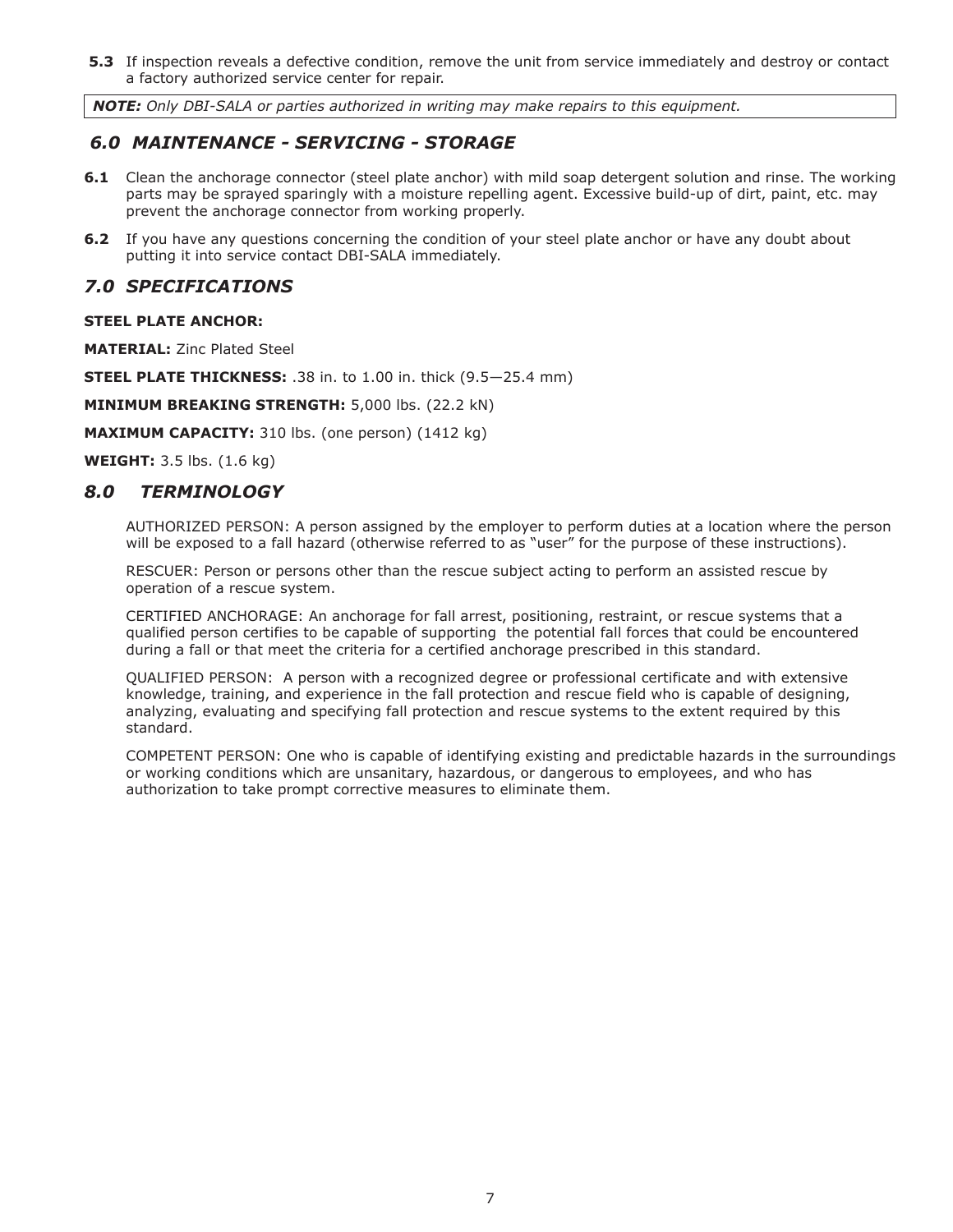## *9.0 LABELS*

#### **9.1 The following labels must be present and fully legible**



**WARNING LABEL ID LABEL**



REV B

9500910

**UP**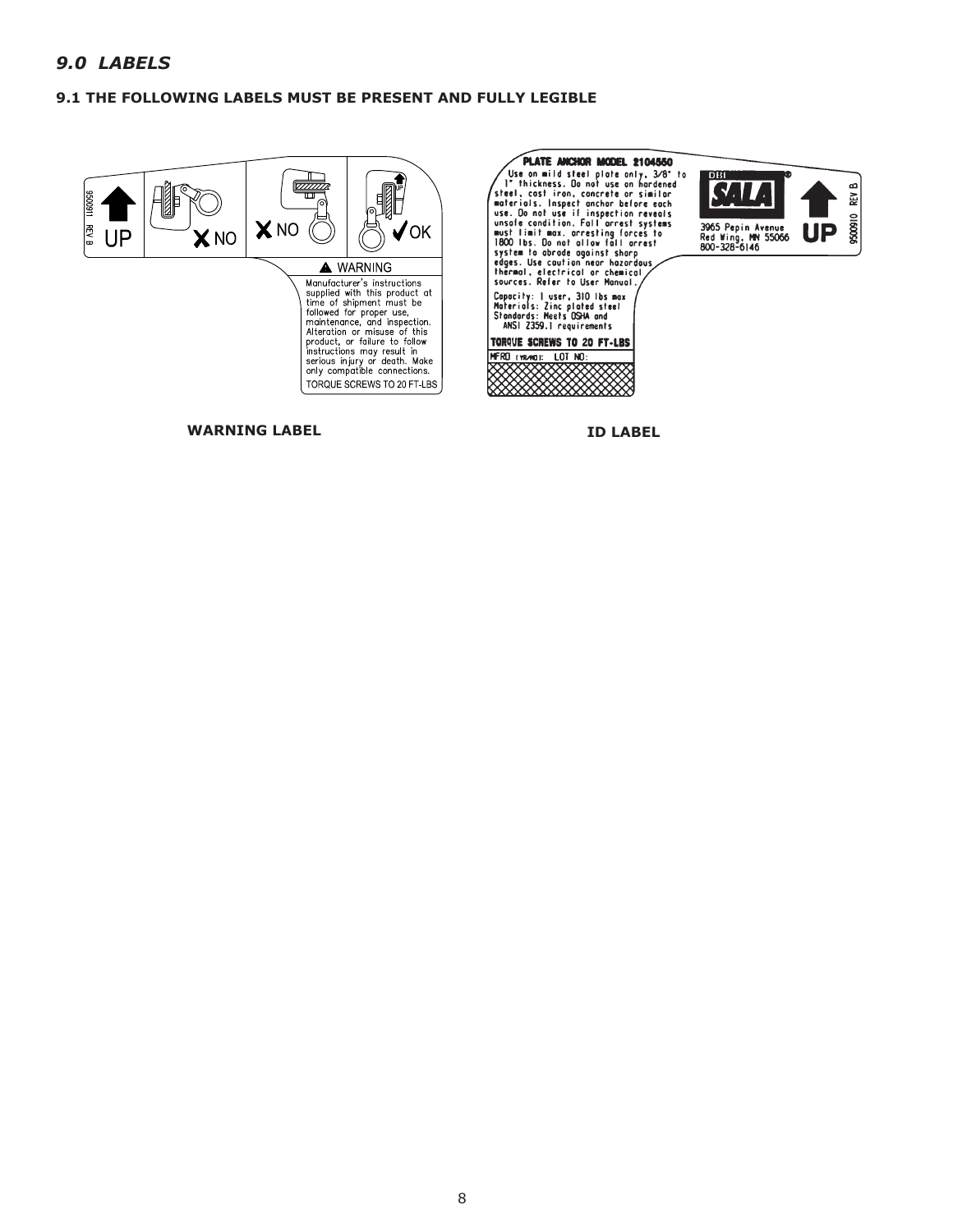# *10.0 INSPECTION AND MAINTENANCE LOG*

**DATE OF MANUFACTURE:** 

## **MODEL NUMBER:**

**DATE PURCHASED:** 

| <b>INSPECTION DATE</b> | <b>INSPECTION ITEMS</b><br><b>NOTED</b> | <b>CORRECTIVE ACTION</b> | <b>MAINTENANCE</b><br><b>PERFORMED</b> |
|------------------------|-----------------------------------------|--------------------------|----------------------------------------|
|                        |                                         |                          |                                        |
| Approved by:           |                                         |                          |                                        |
| Approved by:           |                                         |                          |                                        |
| Approved by:           |                                         |                          |                                        |
| Approved by:           |                                         |                          |                                        |
| Approved by:           |                                         |                          |                                        |
| Approved by:           |                                         |                          |                                        |
| Approved by:           |                                         |                          |                                        |
| Approved by:           |                                         |                          |                                        |
|                        |                                         |                          |                                        |
| Approved by:           |                                         |                          |                                        |
| Approved by:           |                                         |                          |                                        |
| Approved by:           |                                         |                          |                                        |
|                        |                                         |                          |                                        |
| Approved by:           |                                         |                          |                                        |
| Approved by:           |                                         |                          |                                        |
| Approved by:           |                                         |                          |                                        |
|                        |                                         |                          |                                        |
| Approved by:           |                                         |                          |                                        |
| Approved by:           |                                         |                          |                                        |
| Approved by:           |                                         |                          |                                        |
| Approved by:           |                                         |                          |                                        |
|                        |                                         |                          |                                        |
| Approved by:           |                                         |                          |                                        |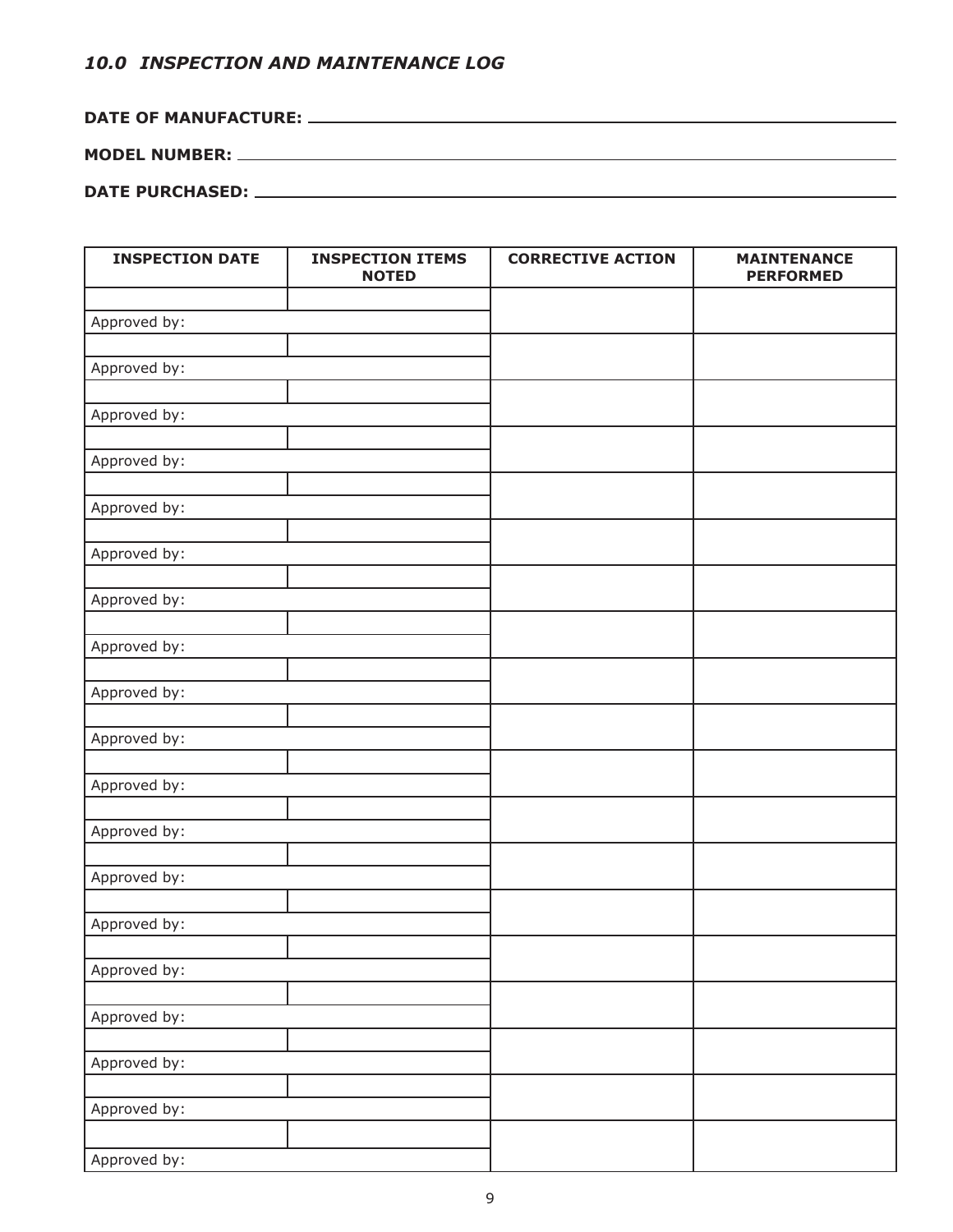# *10.0 INSPECTION AND MAINTENANCE LOG*

**DATE OF MANUFACTURE:** 

## **MODEL NUMBER:**

**DATE PURCHASED:** 

| <b>INSPECTION DATE</b> | <b>INSPECTION ITEMS</b><br><b>NOTED</b> | <b>CORRECTIVE ACTION</b> | <b>MAINTENANCE</b><br><b>PERFORMED</b> |
|------------------------|-----------------------------------------|--------------------------|----------------------------------------|
| Approved by:           |                                         |                          |                                        |
|                        |                                         |                          |                                        |
| Approved by:           |                                         |                          |                                        |
| Approved by:           |                                         |                          |                                        |
|                        |                                         |                          |                                        |
| Approved by:           |                                         |                          |                                        |
| Approved by:           |                                         |                          |                                        |
| Approved by:           |                                         |                          |                                        |
|                        |                                         |                          |                                        |
| Approved by:           |                                         |                          |                                        |
| Approved by:           |                                         |                          |                                        |
| Approved by:           |                                         |                          |                                        |
|                        |                                         |                          |                                        |
| Approved by:           |                                         |                          |                                        |
| Approved by:           |                                         |                          |                                        |
| Approved by:           |                                         |                          |                                        |
|                        |                                         |                          |                                        |
| Approved by:           |                                         |                          |                                        |
| Approved by:           |                                         |                          |                                        |
| Approved by:           |                                         |                          |                                        |
|                        |                                         |                          |                                        |
| Approved by:           |                                         |                          |                                        |
| Approved by:           |                                         |                          |                                        |
|                        |                                         |                          |                                        |
| Approved by:           |                                         |                          |                                        |
| Approved by:           |                                         |                          |                                        |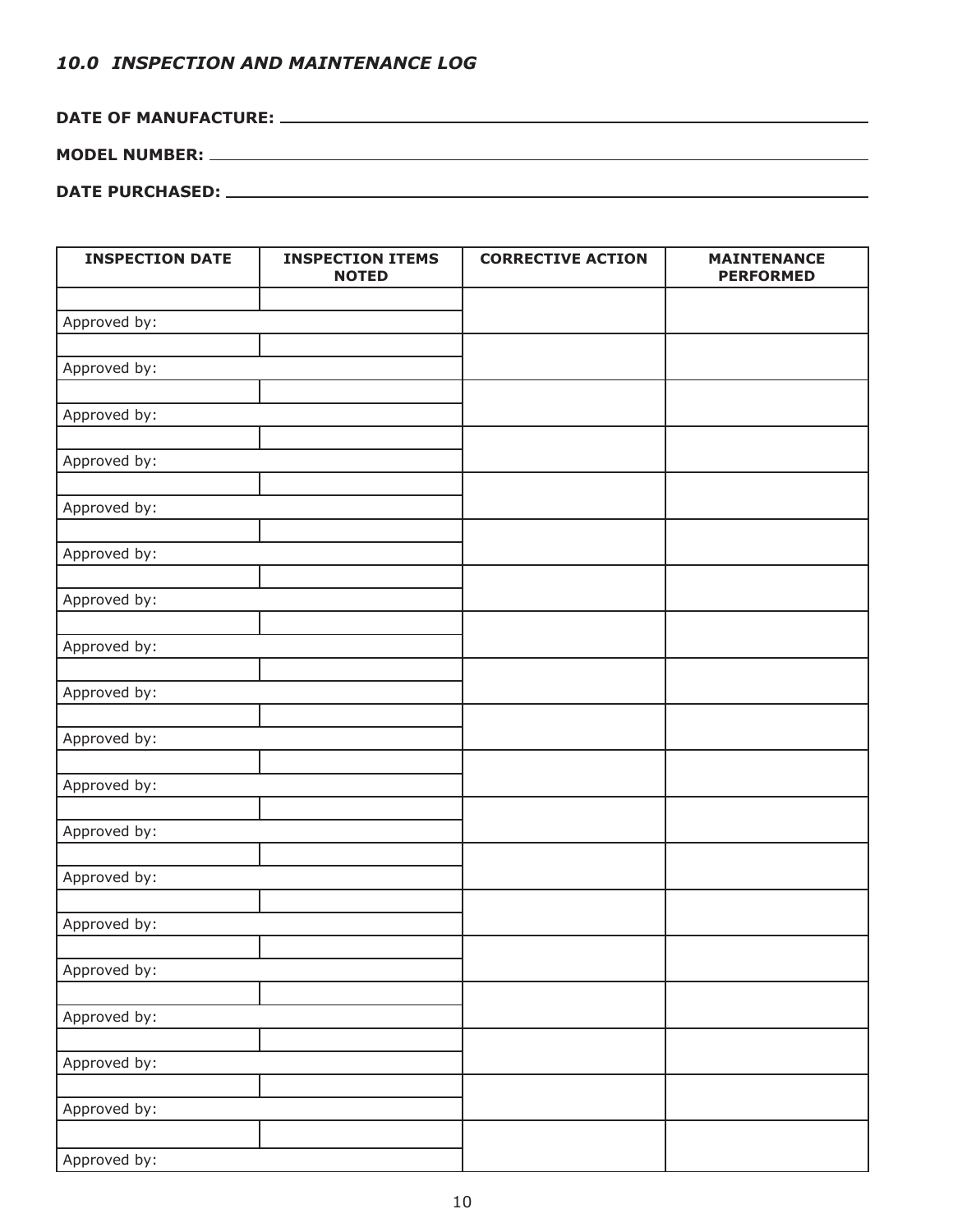# *10.0 INSPECTION AND MAINTENANCE LOG*

**DATE OF MANUFACTURE:** 

## **MODEL NUMBER:**

**DATE PURCHASED:** 

| <b>INSPECTION DATE</b> | <b>INSPECTION ITEMS</b><br><b>NOTED</b> | <b>CORRECTIVE ACTION</b> | <b>MAINTENANCE</b><br><b>PERFORMED</b> |
|------------------------|-----------------------------------------|--------------------------|----------------------------------------|
|                        |                                         |                          |                                        |
| Approved by:           |                                         |                          |                                        |
| Approved by:           |                                         |                          |                                        |
| Approved by:           |                                         |                          |                                        |
| Approved by:           |                                         |                          |                                        |
| Approved by:           |                                         |                          |                                        |
| Approved by:           |                                         |                          |                                        |
| Approved by:           |                                         |                          |                                        |
| Approved by:           |                                         |                          |                                        |
| Approved by:           |                                         |                          |                                        |
| Approved by:           |                                         |                          |                                        |
| Approved by:           |                                         |                          |                                        |
| Approved by:           |                                         |                          |                                        |
| Approved by:           |                                         |                          |                                        |
| Approved by:           |                                         |                          |                                        |
| Approved by:           |                                         |                          |                                        |
| Approved by:           |                                         |                          |                                        |
| Approved by:           |                                         |                          |                                        |
| Approved by:           |                                         |                          |                                        |
| Approved by:           |                                         |                          |                                        |